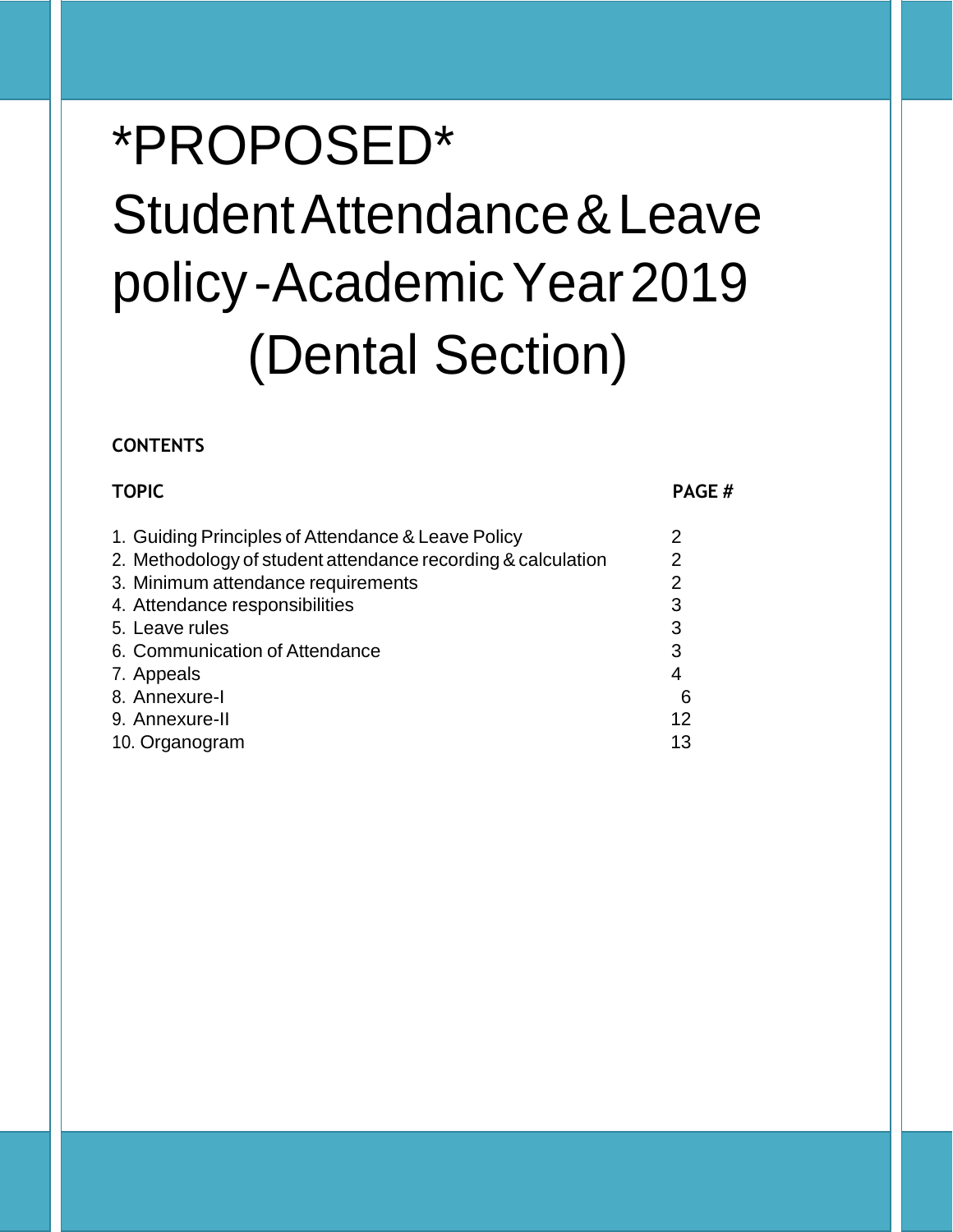**(This page is intentionally left blank)**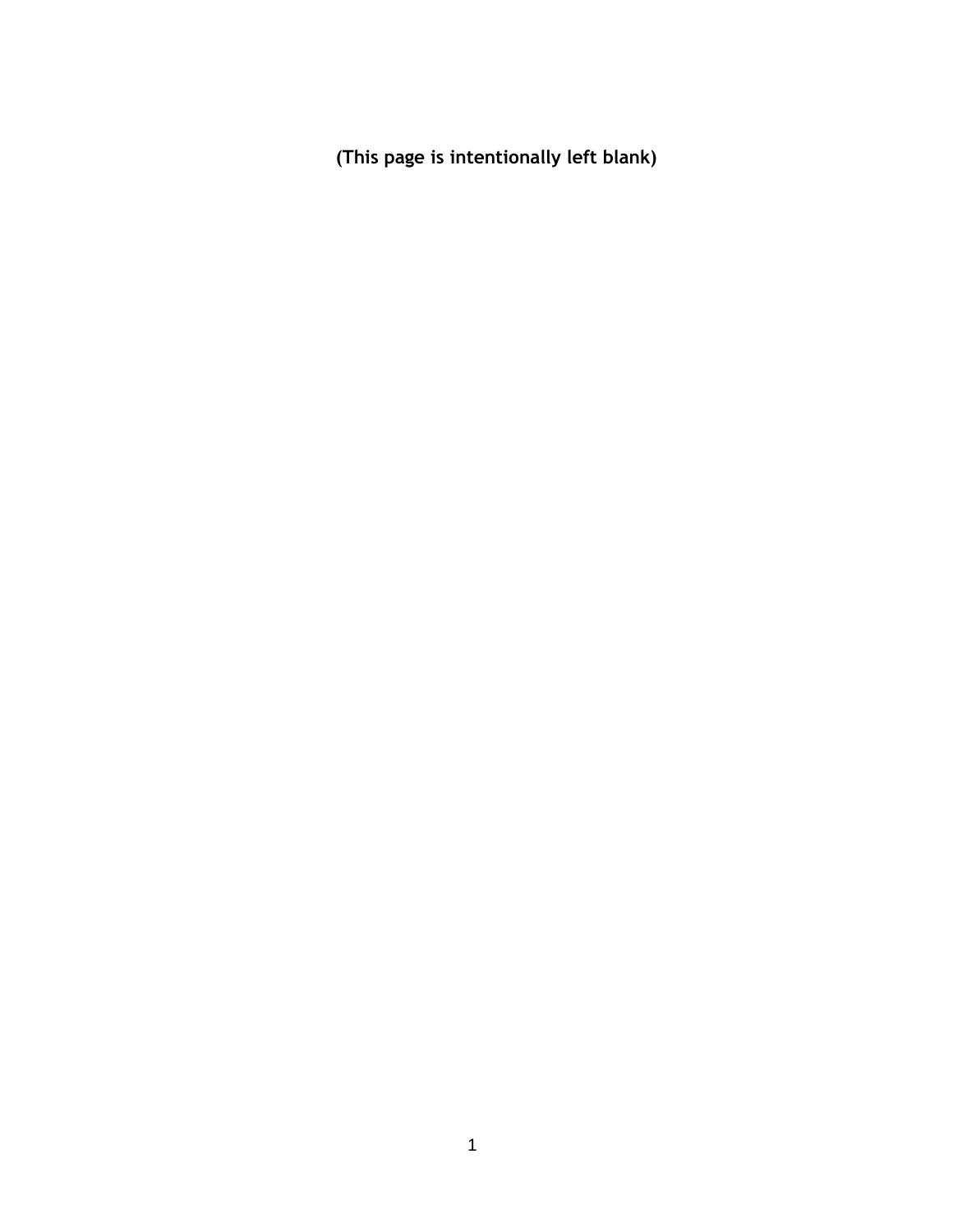## <span id="page-2-0"></span>**1. Guiding Principles of Attendance & Leave Policy**

- 1. IMDC has the right to ensure that its student achieve minimum attendance levels as defined by National Regulator and further refined by the College/University academic policies.
- 2. The procedure for marking attendance should be fairin its procedure and implementation
- 3. The procedure for calculating attendance should be done honestly without any prejudice or pressure from any of the stakeholders (students, faculty, administration)
- 4. The student should be provided with opportunities to appeal the attendance calculated by following laid down procedures
- 5. The leave policy should be equitable and fair; ensuring that students are not unjustifiably held back.

## <span id="page-2-1"></span>**2. Methodology of student attendance recording & calculation**

- 1. All attendance must be recorded on departmental register.
- 2. NO ATTENDANCE WILL BE ACCPETED ON PLAIN PAPER AS VALID IRRESPECTIVE OF THE SIGNING AUTHORITY
- 3. Once attendance has been calculated it CANNOT under any circumstance be revisedUNLESSaclericalerrorisdetected, see "7.Appeals".

#### <span id="page-2-2"></span>**3. Minimum Attendancerequirements**

All students must maintain minimum standards of attendance as specified below to be eligible to take College summative and Annual University Examinations otherwise they will appear in the supplementary examinations directly provided they have fulfilled all requirements.

- 1. Students of academic years I II must maintain a minimum attendance of 75% in each block to be eligible to appear in end of block written & OSPE assessment.
- 2. To appear in Block University Annual examination (Years I II) a student must have a minimum of 75% attendance in each block.
- 3. Students in Year III & IV must maintain a minimum of 75% attendance in **each subject separately** to be eligible to take University Examination.
- 4. Students who are repeating an academic year and wish to improve their internal assessment mustmaintainat-least75%attendance*inblock/subject.*
- 5. The attendance of students, who are admitted to the College (in 1st year) after the academic session has started, will count from the date of admission. They will follow the student attendance and leave policy in all other respects
- 6. Theeligibility,ofstudentswhomigratefromotherCollegesinYear II,III, IVfollowinga similar integrated curriculum, for College/ University examinations will be based on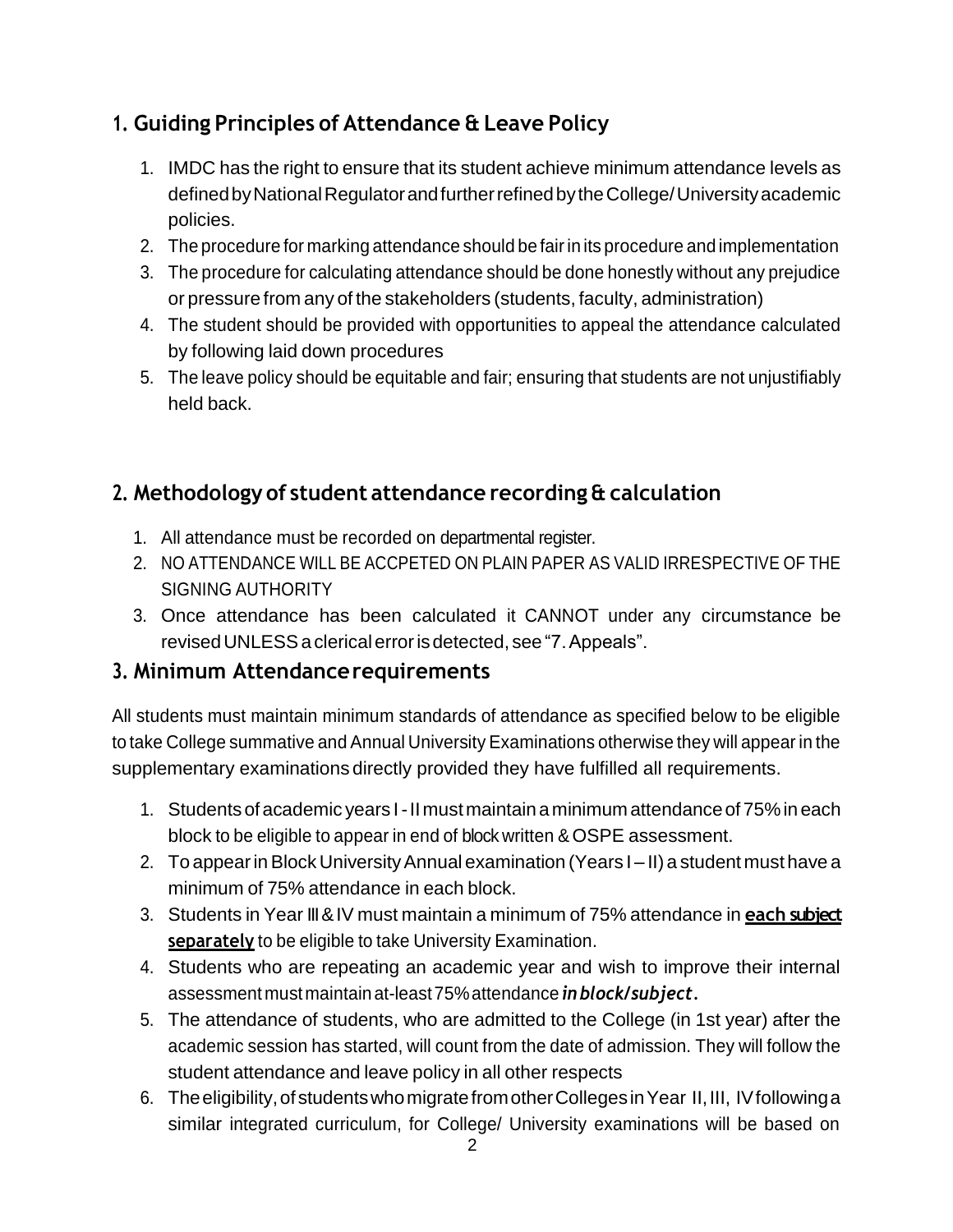submitted attendance and subsequent attendance after migration as per **this** policy. They may be given the benefit of attendance rules prevailing in their previous College in the module/ blocks attended PROVIDED their submitted attendance is verified to satisfy the rules in vogue at the previous College.

#### <span id="page-3-0"></span>**4. Attendance Responsibilities**

- 1. ForYearsI & IItheresponsibilityofattendancelieswiththefacultymemberin-charge of an academic activity (e.g. large group, SGD, Practical etc.). For Years III & IV respective HODs will be responsible for attendance.
- 2. All student absences and approved leaves must be appropriately recorded by the concerned office/ block assistant. The office/block assistant is also responsible for keeping an up to date record of student leaves.
- 3. Students/ staff/ faculty who are caught marking proxies will be referred to the disciplinary committee for further review of their actions and its consequences.

### **5. Communication ofAttendance**

- 1. All attendance information will be officially communicated through the office of student affairs.
- 2. Monthlyattendance may be displaced on student notice boards for Ito final Year.
- 3. The current practice is to share the complete attendance record of modules/lecture rotation with assessment report at the end of the month with students and their parents/ declared guardians as per College record.
- 4. Parents/ guardians of students whose attendance falls below 75% by midblock/mid year year must be contacted by the student affairs by Email and Text Message on contact provided and available on record immediately on receipt of attendance.

### **6. Leave Rules**

- 1. All student absences must be catered for in the 25% leverage provided. i.e. at all times the minimum attendance criteria laid above must be maintained. The leverage is provided to cover emergencies and unforeseen circumstances beyond human control that requires time off and SHOULD NOT BE CONSIDERED A PRIVILEGE THAT HAS TO BE AVAILED IRRESPECTIVE REQUIRED OR NOT
- 2. Students MUST plan their absences within this time frame. No extra leverage, beyond 25%, will be given to students proceeding for Hajj, Umra, other religious/ cultural/ social activities, wedding or ceremonial functions like graduations (siblings etc.), electives etc.Atalltimesthestudentsareresponsibleforbeingawareof their attendance status.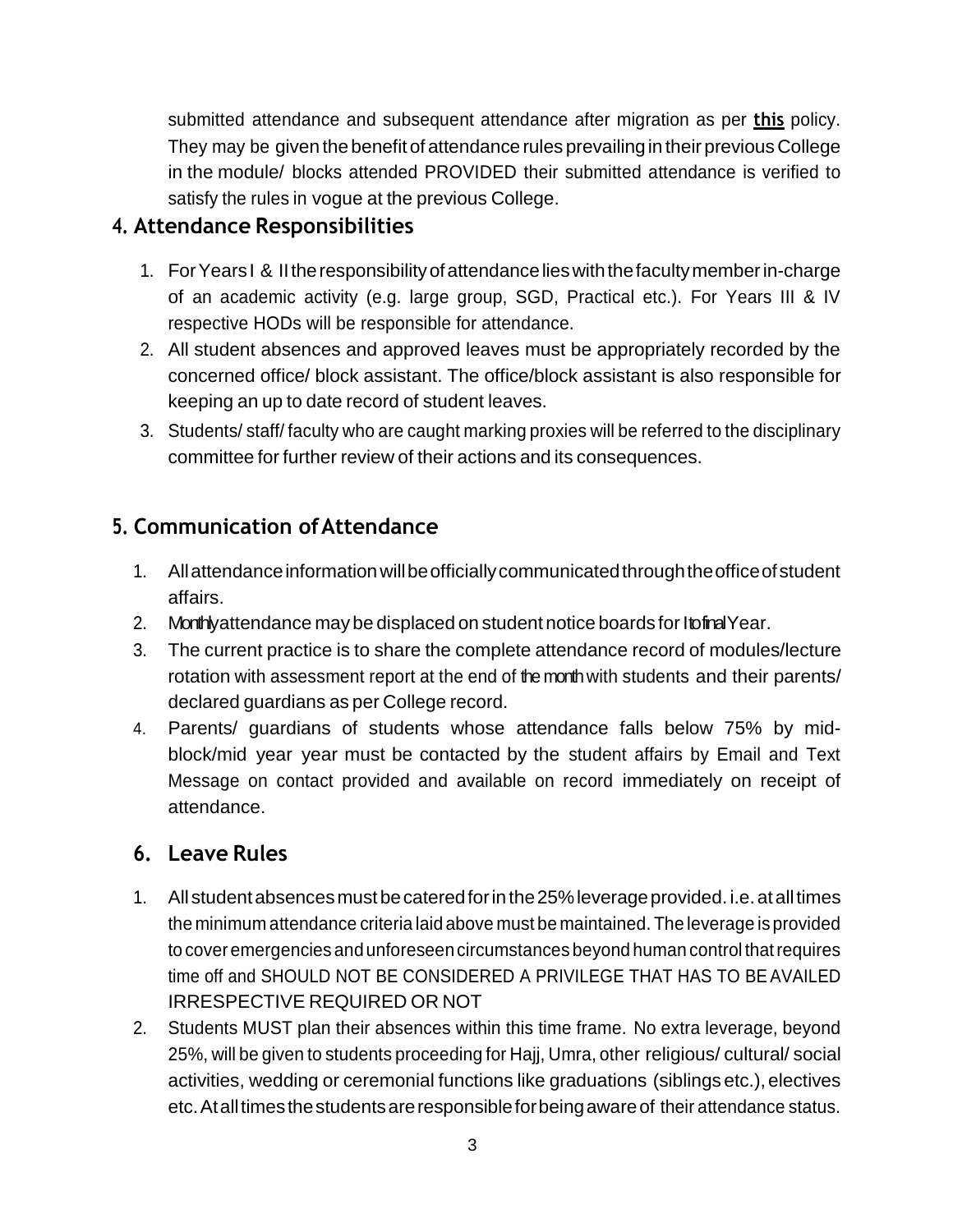3. Students who are to appear in the University Supplementary examination will only be allowed leave for the actual days of the student's Supplementary examination as notified in the University date sheet for the concerned examination. Any other sessions missed by the student will be counted as absences and the student will be responsible for consequences of missing the classes

## <span id="page-4-0"></span>**7. Appeals**

- 1. A student has the right to appeal within 2 days of distributionof attendance byapplying on the prescribed form (annexure I) available from student affairs department.
- 2. Student affairs department will counter check the attendance available with them and verifyfromtheconcerneddepartmentheadas the case maybe.
- 3. If a discrepancy is noted, it should be immediately rectified by the student affairs department informing both the concerned block coordinator/HOD and the student ensuring that the student's attendance is properly updated in his/her official record. The record will ONLY be considered updated once the concerned block coordinator/HOD is informedofthischangewithin three working days